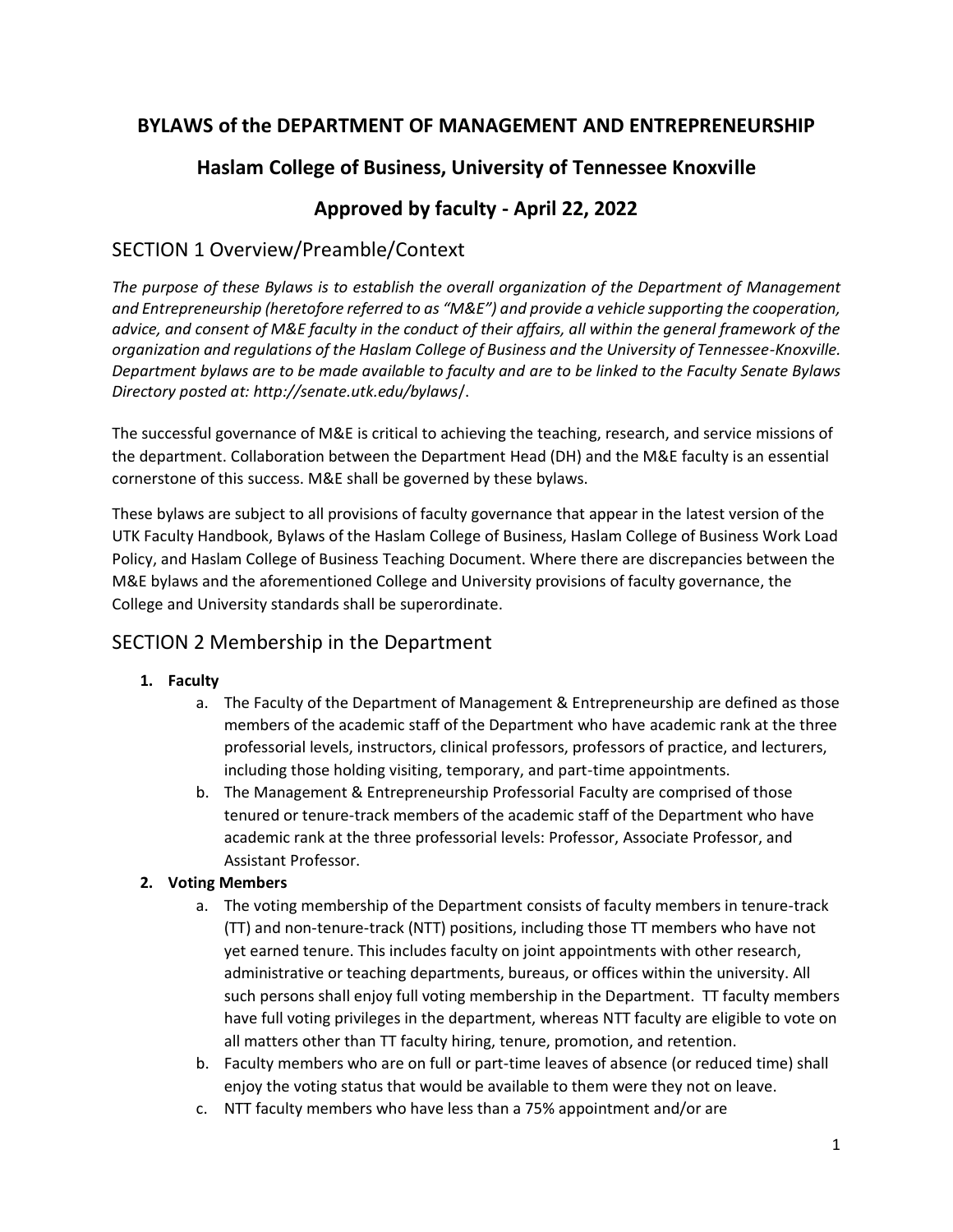considered "supporting" faculty (in accordance with AACSB standards) will not be considered voting faculty members.

- d. Departmental *Emeritus* Professors are nonvoting faculty members.
- e. The *Faculty Handbook* states that "visiting faculty do not participate in the governance of the department," and as such, are considered nonvoting faculty members.
- f. The Department Head (DH) and faculty share in the governance of the Department.

## SECTION 3 Meetings

- 1. **Meeting Frequency**: All meetings of the faculty shall be called by the DH or by his/her appointee. Departmental meetings shall be held at least once per semester during the academic year. Additional meetings may be called by the DH or at the written request of 25% of the faculty.
- 2. **Agenda**: The agenda will be distributed electronically before the meeting. The DH creates the agenda and includes items from standing committees (see Section 4 below). Additional agenda items may be suggested by individual faculty and, at the discretion of the DH, may then be added to the agenda. Alternatively, items may also be placed on the agenda by a written petition of 25% or more of the voting-eligible faculty. All additions to the DH's initial agenda must occur at least 48 hours prior to the meeting. Announcements, which are informational items that do not require faculty action, can be added to the agenda at any time, and/or raised during the "new business" portion of the meeting docket.
- 3. **Quorum**: A quorum for meetings is defined as one-half of the voting members, either present physically or virtually via live electronic communication. In all matters, the DH's presence, vote, and proxy shall be counted on par with any other voting member save for exclusions listed below.

### **4. Voting:**

- a. For decisions other than TT faculty hiring, tenure, promotion, and retention, a simple majority of votes from those present and those sending proxy votes and/or absentee ballots shall decide an issue. Proxies specific to particular items on the agenda may be given by one faculty member to any other voting member. An absentee ballot must be received either in writing or via email by the DH not less than one half hour before the meeting's scheduled starting time. A proxy must be appointed with notification to the DH, either in writing or via email, not less than one half hour before the meeting's scheduled start time
- b. In the case of departmental meetings in which questions of hiring tenure-track faculty are decided, two-thirds of the voting departmental membership must be in attendance, either physically or virtually, in order to constitute a quorum. If faculty are unable to attend a TT faculty hiring discussion in person or via electronically-mediated communications, their proxy vote(s) can be submitted to the DH via e-mail no less than 48 hours before the meeting, and these proxy votes will be counted toward both the quorum count and final vote tally for the hiring decision.
- c. When any departmental issue requires a vote, any member of the faculty may call for and thereby require voting by secret ballot.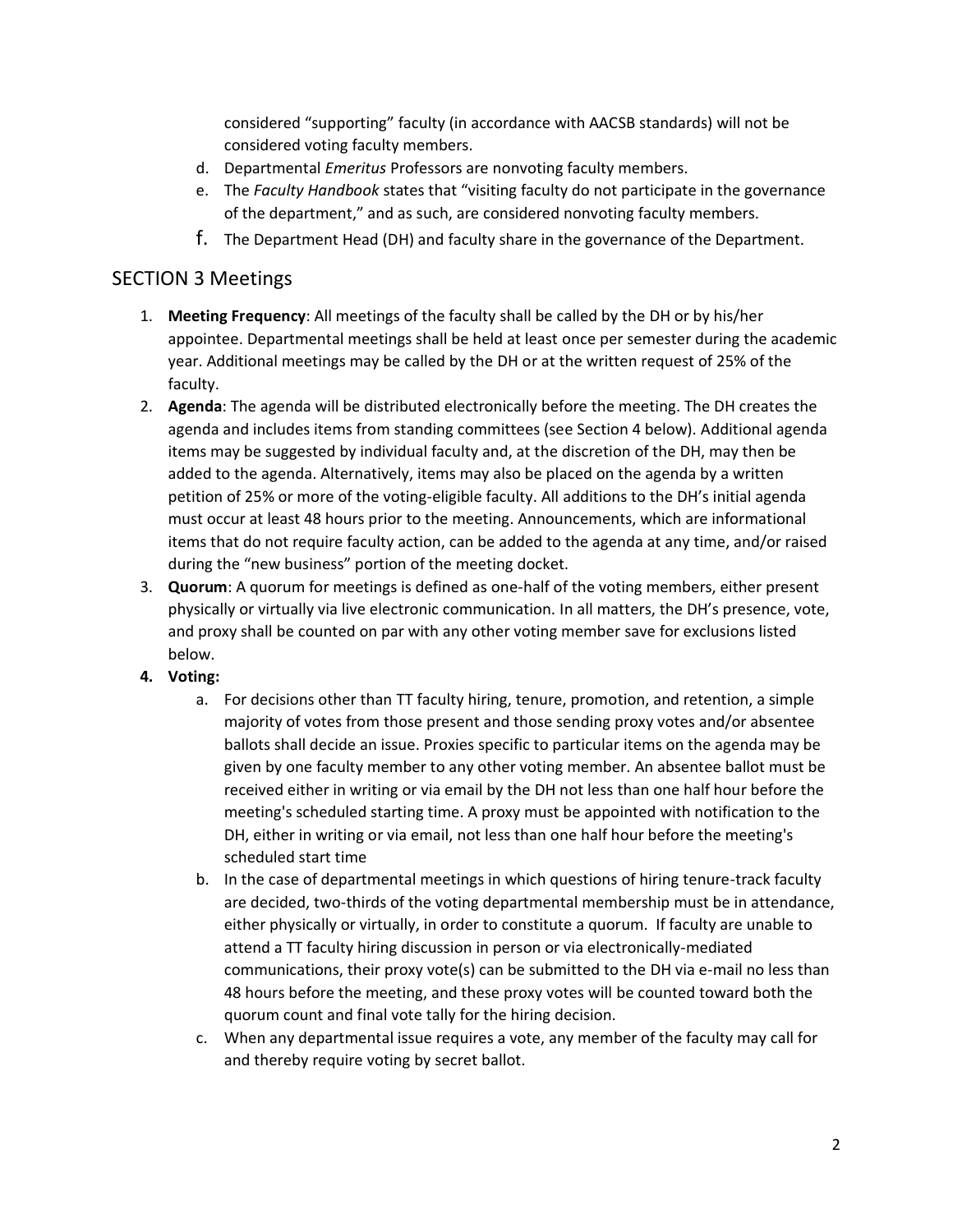- d. If, during the meeting, a matter not on the agenda evolves into a formal motion, any voting member may request and thereby require that the motion be tabled until the next meeting.
- e. Except for votes taken on TT faculty hiring, tenure, promotion, and retention decisions, at the discretion of the DH, a vote of the faculty may be taken electronically. When electronically voting, faculty will have a minimum of three (3) business days to submit their vote after it is requested. When voting in this manner, one option available on the ballot must be to defer the vote until discussion is held at the next scheduled faculty meeting. Deferral will occur if 25% or more of the faculty members who cast a vote so request.
- 5. **Minutes**: The DH or his/her designee will chair all meetings. A department administrative assistant will record the minutes, distribute copies of the minutes to the Faculty at their request, and maintain a permanent file of minutes in the Departmental Office (or SharePoint).

# SECTION 4 Committees

There shall be four types of department committees:

- **1. Standing committees**
- **2. Promotion and tenure committees**
- **3. Search Committees**
- 4. **Ad hoc committees**

### **1. Standing Committees:**

There are 7 standing committees

- a. Haslam Core Course Committee: Introduction to Management (MGT 202)
- b. Haslam Core Course Committee: Global Strategic Management (BUAD 453 to become MGT 453)
- c. Undergraduate Committee
- d. MS M&HR Committee
- e. SEO PhD Committee
- f. Peer Teaching committee
- g. Strategic Advisory Committee
	- a. **Haslam Core Course Committee: Introduction to Management (MGT 202).** The course coordinator, appointed by the DH, will chair this committee. All faculty teaching in this course are members. This committee will meet regularly during the semester to coordinate content, grades and other matters that impact the consistent delivery of this course across multiple sections.
	- b. **Haslam Core Course Committee: Global Strategic Management (BUAD 453).** The course coordinator, appointed by the DH, will chair this committee. All faculty teaching in this course are members. This committee will meet regularly during the semester to coordinate content, grades and other matters that impact the consistent delivery of this course across multiple sections.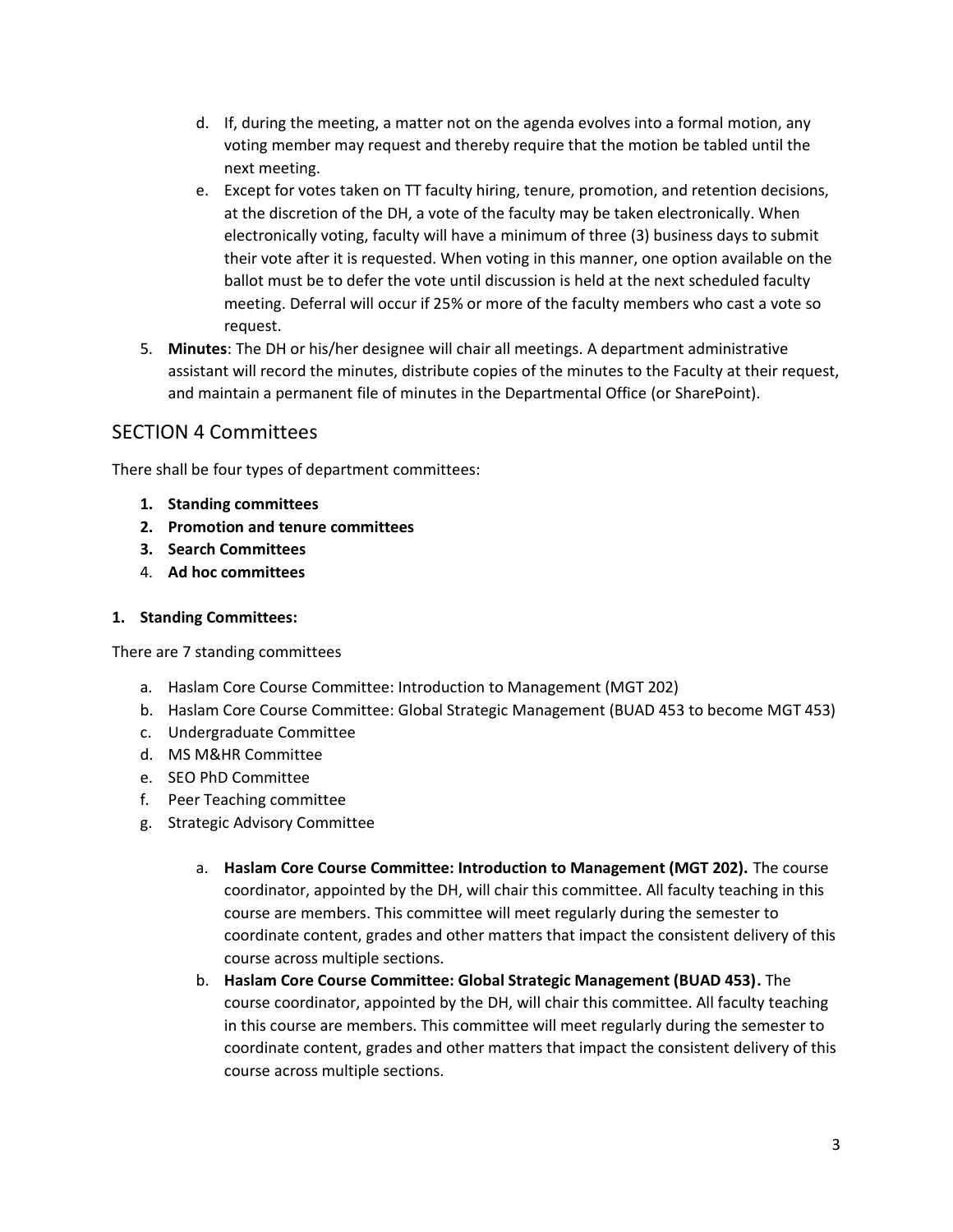- c. **Undergraduate Committee.** This committee will focus on curricular, strategy, and other issues related to undergraduate majors within the M&E department and all university minors in which our department plays a leadership role. Appointment to this committee will be made by the DH. The committee will consist of at least three people: the Assistant DH (ADH) who will chair the committee, one NTT faculty member, and one TT faculty member. Appointments to the "Undergraduate Committee" will be made by the DH. It should meet at least once per semester to consider issues such as SACS Assurance of Learning processes, the content of major field tests, proposed curriculum changes, and any other issues assigned by the DH. One member of this committee (selected or approved by the DH) will also serve on the Haslam College of Business Undergraduate Policy Committee.
- d. **Masters of Management and Human Resources (MS M&HR) Graduate Committee** This committee will focus on curricular, strategy, and other issues related to the administration and operation of this masters' program within the M&E department. The Director of the MS program will chair the committee; all M&E faculty teaching in this program will be members. Appointments to subcommittees will be made by the Director of the MS.
- e. **Strategy Organization and Entrepreneurship (SEO) PhD Graduate Committee** This committee will focus on curricular, strategy, and other issues related to the administration and operation of the doctoral program within the M&E department. The Director of the PhD program will chair the committee; all M&E faculty teaching in this program will be members. Appointments to subcommittees will be made by the Director of the SEO program.
- f. **Peer Teaching Committee –** This committee shall consist of a chair and two department faculty members. This team will conduct all peer teaching reviews required by the department during the year. The chair and team members are appointed by the DH. The chair will serve for a two-year term with rotation of other members as needed.
- g. **Strategic Advisory** This committee will consist of the DH as chair, the Assistant DH, the MS M&HR Director, the SEO PhD Director, two other "at large" faculty, one of whom should be a tenured full professor, and one or two faculty members appointed by the DH. The at-large members shall be elected by the voting members of the department and shall serve a three-year term.

Additional standing committees may be formed at the discretion of the DH or by consensus action of the faculty. Within ninety days of its creation, any new standing committee is required to submit to the entire voting faculty a written statement describing its scope of responsibilities. Approval of this statement shall require a 2/3 majority vote of the voting-eligible faculty and the statement will then be attached to the minutes of the meeting. If a committee's scope of responsibility changes, a new statement must be submitted and approved in the same manner.

Standing committees have the right and responsibility to make motions to the faculty. Such motions do not require a second.

2. **Promotion and Tenure Committees:** Criteria for promotion and tenure are as set forth in the *Faculty Handbook*.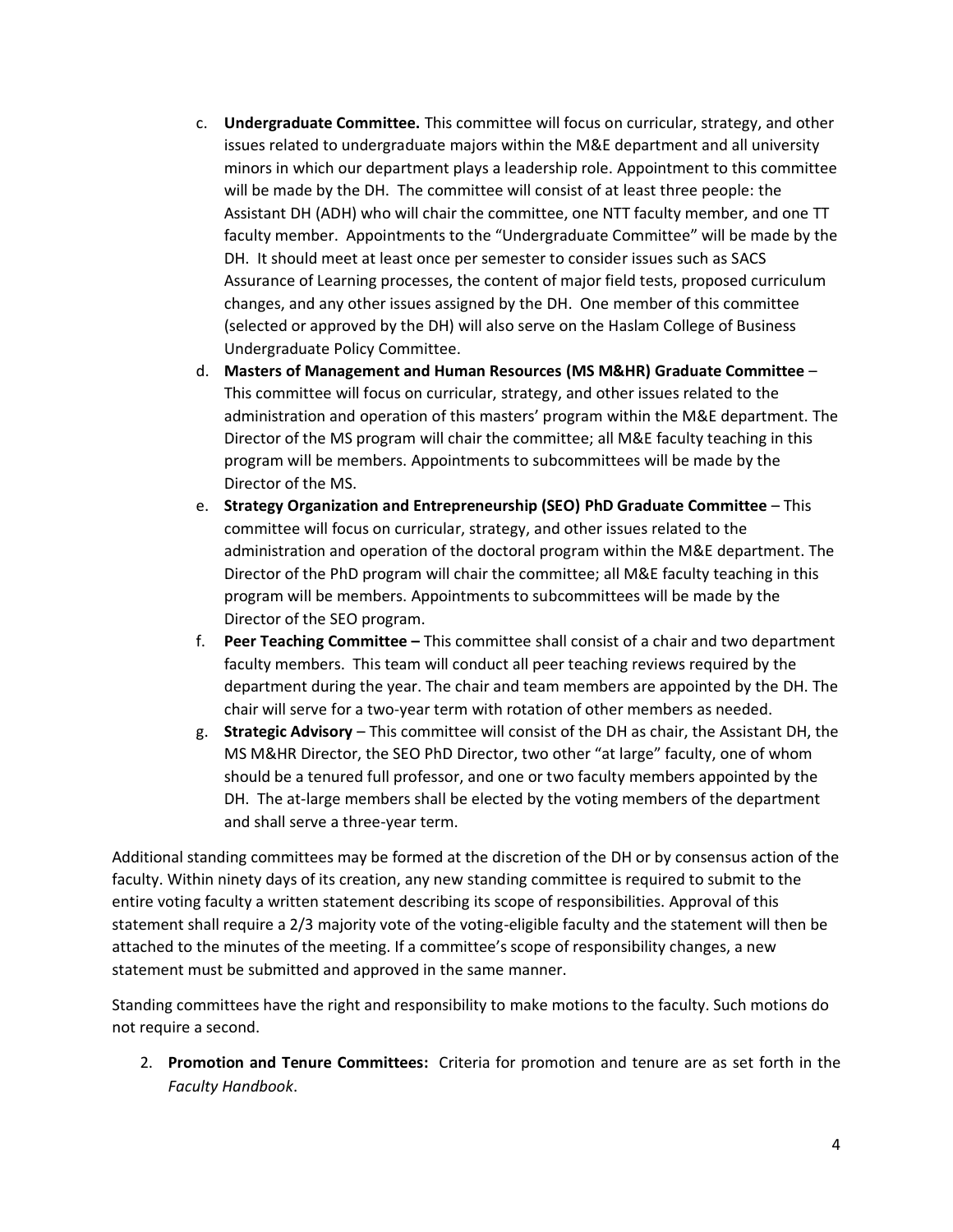### **a. Committee on Promotion to Rank of Associate Professor:**

This committee shall consist of all Professors and Associate Professors who hold tenure in the Department of Management and Entrepreneurship. Its purpose shall be to report to the DH with regard to candidates who have applied for promotion to the rank of Associate Professor. Two thirds of the committee membership being in attendance, either physically or virtually through electronic connection, shall constitute a quorum for the assessment of candidates. A vote shall be taken on the candidate's dossier and the results made part of the submitted report. Any committee member may call for a secret ballot vote. One member of the Committee shall be designated by the DH to summarize discussion and submit a formal recommendation. The DH cannot participate in this vote.

- i. Absentee votes shall be allowed if the absentee voter is willing to relinquish any claim to anonymity.
- ii. In unusual circumstances, operational procedures may be altered by a two-thirds vote of the committee membership.

### **b. Committee on Promotion to Rank of Professor:**

This committee shall consist of all Professors who hold tenure in the M&E Department. Its purpose shall be to make recommendations to the DH with regard to candidates who have applied to promotion to the rank of Professor. Operational rules for this committee shall be equivalent to those of the Committee on Promotion to Rank of Associate Professor.

### **c. Committee on Awarding of Tenure:**

This committee shall consist of all tenured members within the M&E Department. Its purpose shall be to make tenure recommendations to the Department Head in situations in which tenure decisions must be made separate and apart from promotion recommendations and decisions. Operational rules for this committee shall be equivalent to those of the Committee on Promotion to Rank of Associate Professor.

### **d. Committee on promotion for non-tenure track faculty:**

If it is determined by the DH that a full-time non-tenure track faculty member is eligible to be considered for promotion, the DH will form a committee to consider the candidate's dossier and make recommendations back to the DH. This committee should consist of a minimum of three faculty members, of which at least one should be tenured faculty. If a NTT faculty member is included on the committee, that individual should be at a higher rank than the current rank of the NTT faculty being considered for promotion.

### **3. Search Committees:**

During periods when faculty searches are active, a search committee shall be appointed, in accordance with Haslam College and University policies.

Search committees for TT positions shall be comprised of a subset of departmental faculty selected by the DH (including a committee chair), as well as one faculty member from outside the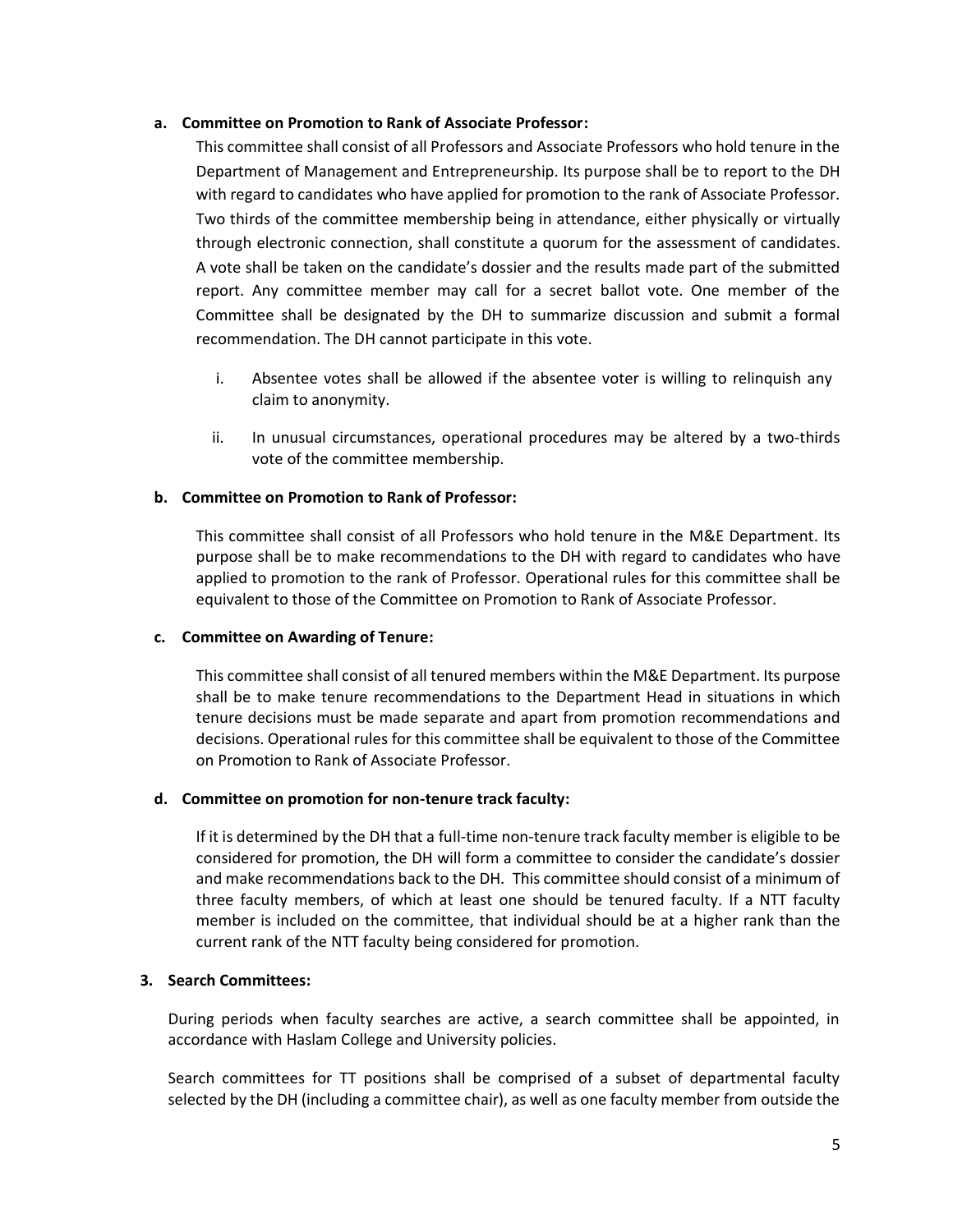department (nominated by the search committee and approved by the DH), and a representative from the Haslam College Office of Diversity and Community Relations.

Search committees for NTT positions shall be comprised of a subset of departmental faculty selected by the DH (including a committee chair), which will continuously coordinate with the Haslam College Office of Diversity and Community Relations, and engage with that office's personnel as requested.

In the M&E Department, search committees are not standing committees; they are appointed for the purposes of fulfilling the duties related to a single, identified search, and are then disbanded at the conclusion of a successful search or at such a time when the search is deemed "failed" or is terminated for any other reason. If a failed search occurs, any subsequent searches would require that a committee be reconvened as specified above.

### **4. Ad hoc Committees:**

Various ad hoc committees may be constituted, under the appointment and direction of the DH or by consensus of the faculty to deal with particular matters as they occur.

## SECTION 5 Department Head and Other Duties

### **A. Selection and Length of Term**

Selection of the DH will follow procedures as articulated in the Faculty Handbook. As part of that selection process, the voting members of the department will have the opportunity to vote on their preference for DH, and that vote is reported to the Dean of the Haslam College of Business as advisory. The DH is appointed by the Dean of the Haslam College of Business. A normal term of office should be five (5) years. Renewal for another term is at the discretion of the Dean, in consultation with the faculty, as described in the Faculty Handbook.

In accordance with the Faculty Handbook, the DH will be reviewed annually by the Dean.

### **B. Assistant Department Head (ADH)**

Pending the availability of resources, and in coordination with HCB Deans and administrators, the DH will select, hire, and retain an ADH. The primary role of the ADH will be to assist the DH in conducting normal daily operations, including, but not limited to, course scheduling, financial management, internal and external communications, as well as the other duties described in previous sections. The ADH will also assist the DH in departmental administration and decision-making.

### **C. Hiring and Retention of Non-Tenure Track Faculty**

NTT appointments are carried out at the discretion of the DH in a manner consistent with established department governance procedures, Haslam College of Business by-laws, and the University of Tennessee policies.

Evaluation of NTT Faculty is carried out at the discretion of the DH. S/he will conduct such evaluations in a manner consistent with the Haslam College of Business by-laws and the University of Tennessee policies. Faculty accomplishments will be assessed according to the following scaling: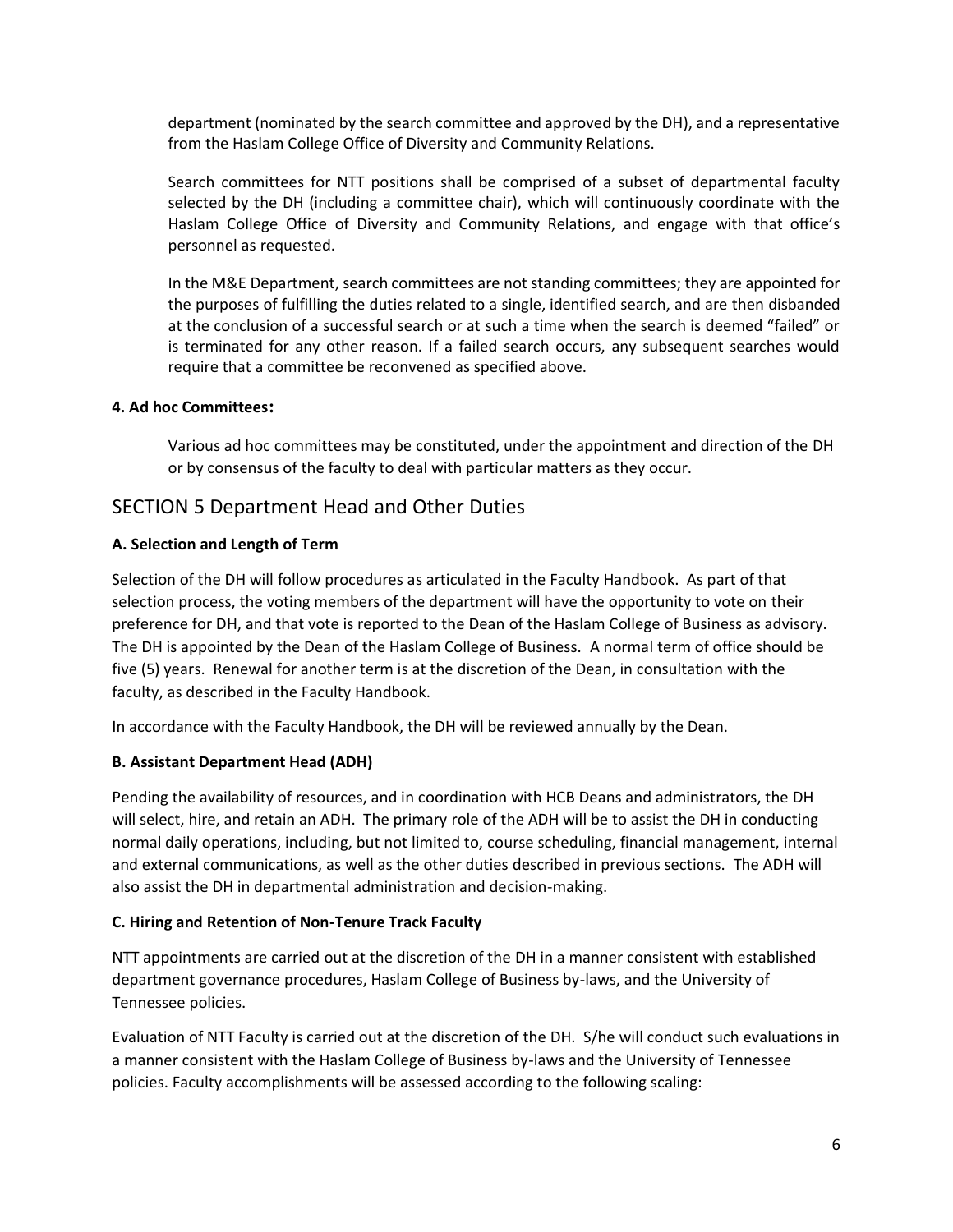- 1 = FF (Falls Far short of meeting expectations)
- 2 = FS (Falls Short of meeting expectations)
- 3 = ME (Meets Expectations)
- 4 = EE (Exceeds Expectations)
- 5 = FE (Far Exceeds expectations)

#### **D. Administration of Faculty Reviews**

1. **Faculty Responsibilities**: Unless otherwise stipulated in a written agreement with Haslam College and/or University central administration, each faculty member will contribute fully to the M&E department. Such contributions will be divided into teaching, research, service, and professionalism categories, and are extrapolated in Section 6. The proportions that a faculty member will contribute from each category will be established at the discretion of the DH, in consultation with the Associate Dean for Faculty and Research, in a manner consistent with the Haslam College of Business by-laws and the University of Tennessee policies. The proportions will be communicated to the faculty member during or subsequent to the administration of the annual faculty review process. Faculty accomplishments will be assessed according to the following scaling:

- 1 = FF (Falls Far short of meeting expectations)
- 2 = FS (Falls Short of meeting expectations)
- 3 = ME (Meets Expectations)
- 4 = EE (Exceeds Expectations)
- 5 = FE (Far Exceeds expectations)

**2. Annual Retention Review:** The DH will follow the guidelines of Haslam College of Business as set forth in the Faculty Handbook, UT Manual for Faculty Evaluation and Haslam College of Business Faculty Evaluation Procedures and Guidelines. Further discussion of retention reviews is found in Section 6.

### SECTION 6 Faculty Evaluations

#### **A. Annual Review**

Per University policy, all full-time faculty members are evaluated on an annual basis. The process adheres to the timeline established by the Provost's Office, with faculty members submitting a Faculty Accomplishment Form (FAF) and other requested documents for review by the DH. The DH then evaluates the faculty member's performance during the stipulated review period, and the faculty member has an opportunity to review the scores given and any narrative comments, and then to respond at his or her discretion. The DH review and recommendations are then forwarded to the Dean's Office, where a review and recommendations will be made. Both the faculty member and DH have an opportunity to review the scores given and any narrative comments, and respond at their discretion. The Dean's review and recommendations will then be forwarded to the Chief Academic Officer, who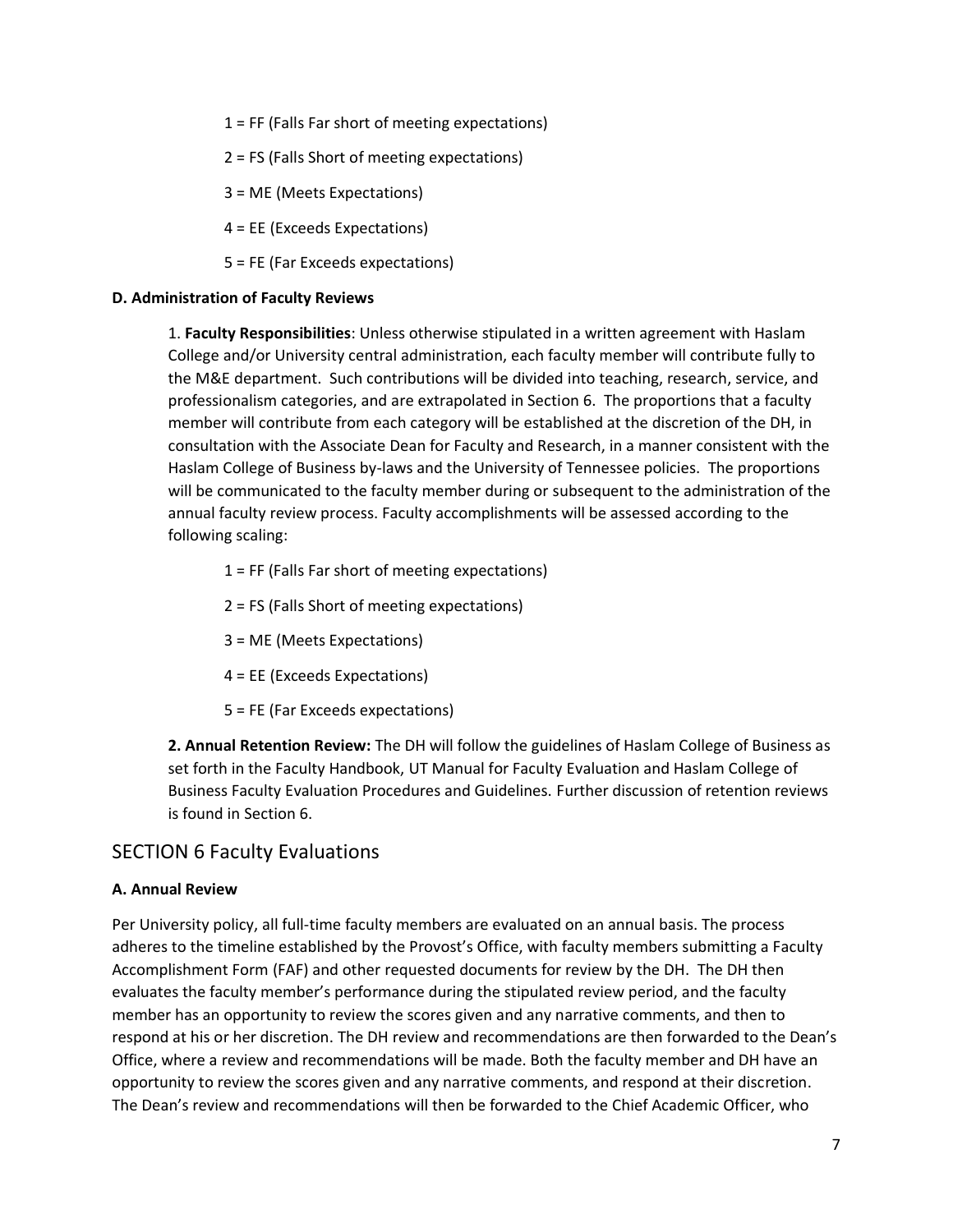makes the final decision for review. Additional details on the evaluation process can be found elsewhere in these bylaws and in the Faculty Handbook and Manual for Faculty Evaluation. Beyond the general timeline established by the Provost's Office, the DH may establish individualized timelines for reviews during the probationary period for assistance and associate professors, and communicate this information to the faculty members involved.

The focus here is less on the evaluation process, and more on the criteria employed during this process. These criteria constitute the performance expectations for teaching, scholarship, service, and professionalism. Performance expectations are established based on faculty orientation programs, a faculty member's annual evaluation by the department head, information obtained from formal mentoring activities, input from the departmental P&T committee, criteria published in the departmental and HCB bylaws, and general criteria from the UT Faculty Handbook. It is the department head's responsibility to ensure that the faculty member has a clear and unambiguous understanding of specific expectations at each level of the review process. General criteria for evaluations are provided below.

### **1) Teaching**

Teaching is at the core of faculty member duties, and the University expects a "deep and sustained commitment to teaching." Excellence in the classroom is expected across all ranks and faculty classifications. The same teaching criteria are generally applied to all members of the faculty, although performance against these criteria is expected to vary by rank, experience, and the nature of the teaching assignment.

In evaluating teaching, the Department Head may consider student-generated evaluation scores and other factors, such as the number of course preparations, new courses created, the ability to teach different levels of students and in different programs, rigor of learning objectives achieved, incorporation of experiential learning opportunities, success is supervising students, innovations in pedagogy, peer or other reviews performed, and/or other relevant inputs. The starting baseline or standard of comparison for all teaching evaluations is the rating of "meets expectations for rank". Based on the criteria noted above, a faculty member rated at this level is considered a competent instructor who is teaching the core learning objectives in the course(s) assigned, applying appropriate rigor, experiencing no major problems in the courses taught, and achieving a reasonable student satisfaction level. Contributions which may lead to an assessment of "exceeds expectations" or "far exceeds expectations" will typically include exceptional efforts or circumstances, including, but not limited to:

- a) Willingness and demonstrated ability to teach multiple course preparations, or step in and take new preps when the department is in need, as appropriate to rank.
- b) Willingness and demonstrated ability to teach in multiple programs (undergraduate, masters and PhD programs) as per departmental and college needs.
- c) Willingness and demonstrated ability to generate innovative offerings (particularly those that have the ability to impact significant numbers of students).
- d) Any department, college, university, or national competitive awards (or finalists for awards) given for excellence in the classroom.
- e) The rigor of the course being taught, when considered in light of intended learning goals and/or pedagogy.
- f) The grade distributions assigned by the instructor when submitting final grades.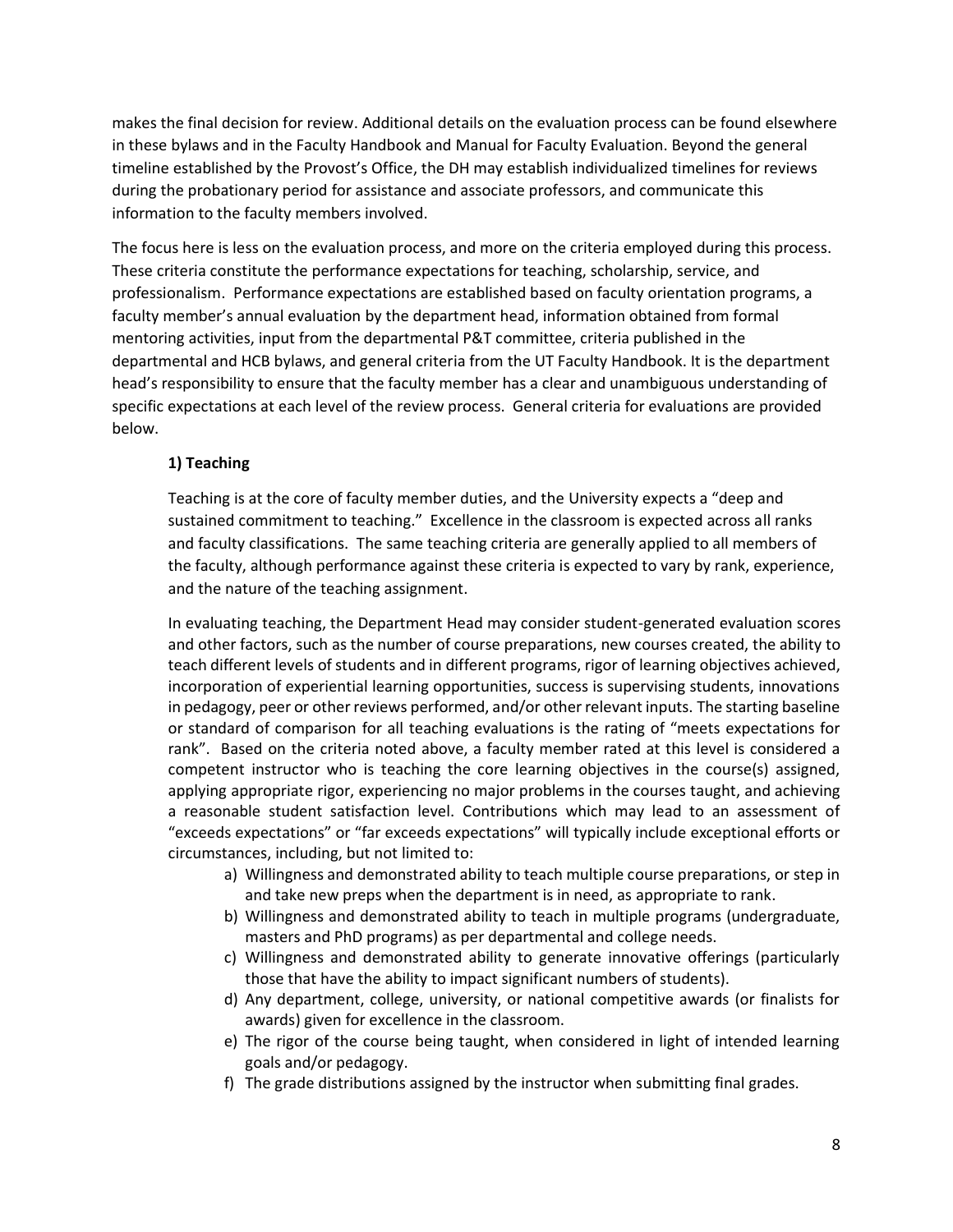- g) Any peer reviews (or other formal reviews) of teaching performed during the reporting period.
- h) The strategic importance of the course as it relates to the overall curriculum.
- i) Any other inputs deemed relevant by the DH due to their containing valuable information for assessing faculty teaching effectiveness, or their representation of outstanding efforts on the part of the faculty member toward pedagogical improvement or teaching excellence.

#### **2) Scholarship**

Research and scholarship are expectations of tenure-track/tenured faculty members, as determined by assignments made through the departmental workload policy. Research and scholarship are considered from a multifaceted perspective. Specifically, although publishing in leading academic journals (as identified by the department-approved list of targeted journals) is a central consideration in assessing a research and scholarship for most tenure-track faculty members, other types of contributions are also valued, including competitive grants, researchoriented books and book chapters (not textbooks), invited conference presentations and other research talks, and other forms of scholarly output. Similarly, research impact can be assessed by the extent to which published research is being cited in the field. The following are general guidelines to be used in evaluating research and scholarship for various faculty levels.

*Assistant Professors* are expected to show promise in developing a program in disciplinary research and scholarship that is gaining external recognition. The probationary (pre-tenure) period is intended to allow time for an Assistant Professor to develop a research portfolio that will show clear achievement of this goal. Thus, the annual reviews for assistant professors should shift focus from "promise" to "accomplishments" over the course of the probationary period. For assistant professors, "meets expectations" in research represents steady progress towards the establishment of a portfolio that establishes a scholarly reputation in their field that would be well regarded by our peer institutions. Consideration of progress relative to peers at similar or aspirational institutions is a valid input for the evaluation of an assistant professor.

*Associate Professors* are expected to continue targeting leading journals producing scholarly output enhancing their professional reputations, and making them widely recognized contributors to their disciplines. A rating of "meets expectations" for scholarship should reflect an appropriate combination of contributions to leading journals and other scholarly output. Here, reputation may be measured through a variety of mechanisms, including, but not limited to, citations that show an impact on the field. Consideration of progress relative to peers at similar and aspirational institutions is a valid input for the evaluation of an associate professor.

*Full Professors* are expected to remain active scholars and produce output that enhances their professional reputation, and makes them a widely-recognized contributor in the discipline. It is acknowledged that the nature of scholarly output may change somewhat for faculty members as they are promoted, but ongoing publication in premier journal publications is expected. Here, reputation may be measured through a variety of mechanisms, including, but not limited to, citations that show an impact on the field. A rating of "meets expectations" for research should reflect an appropriate combination of quality journal contributions (per the departmentapproved journal list) and/or other scholarly output, potentially including practitioner-targeted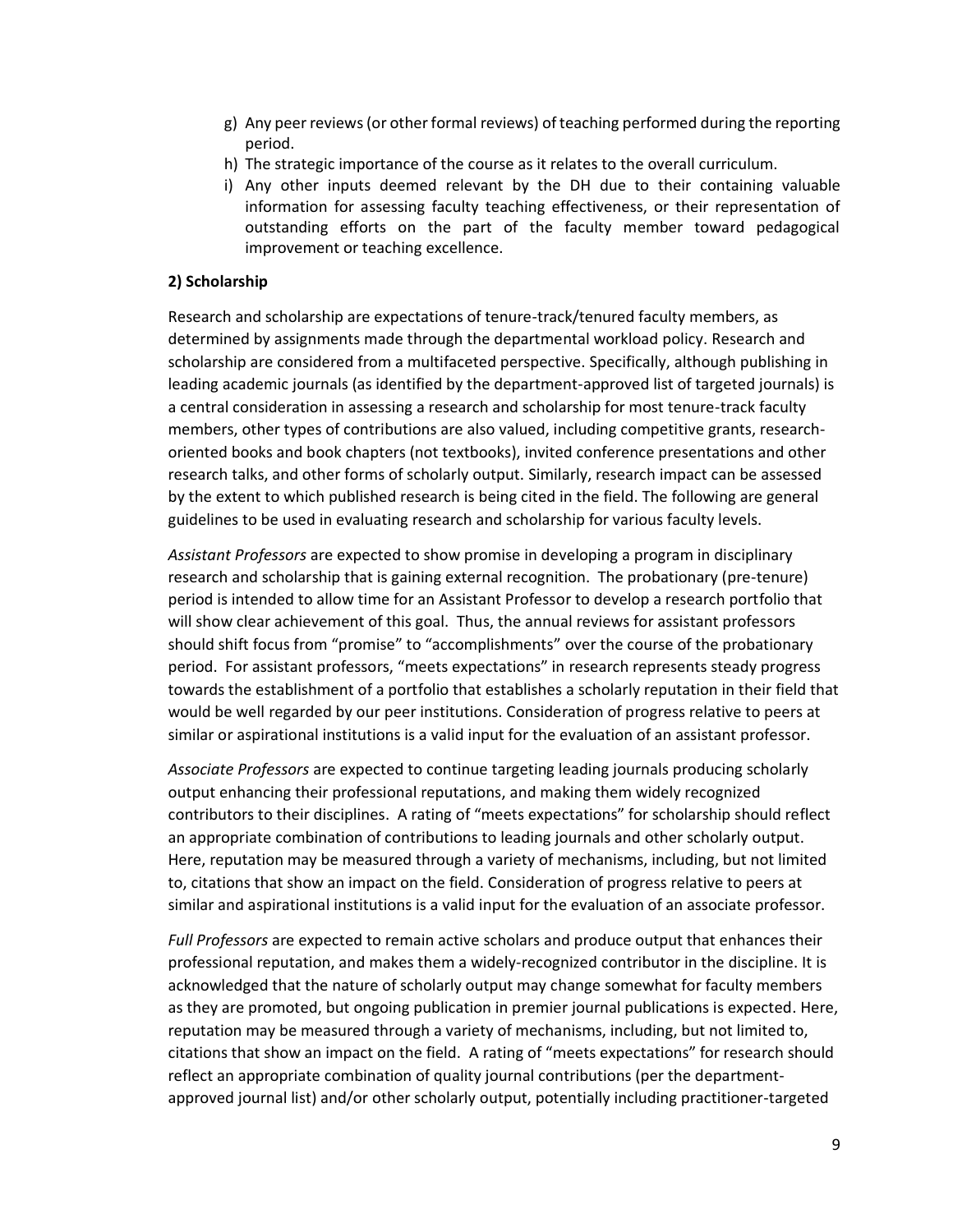publications, books, invited book chapters, etc. Consideration of the workload units assigned to research is relevant, with research emphasis and output expected to vary with workload assignments.

On occasion, members of the faculty may have joint appointments with academic centers and institutions beyond normal departmental duties, and these joint appointments may entail research and scholarship duties beyond the goal of publishing in academic journals. DH evaluations of the scholarship and research for these faculty members may include consideration of expectations of, and input from, the relevant supervisor at the center or institute to which the faculty member is assigned.

### **3) Service**

Service to the discipline, department, college, university, and society is a necessary and important element of being a valuable faculty member. The performance evaluation score for service reflects variations in assigned service workload units across faculty members. Generally speaking, service expectations for tenure track faculty are lower during the pre-tenure (probationary) period than for tenured faculty. An evaluation score of "meets expectations" for service generally reflects competent participation in service roles in such a way that is respected by peers and adds value to the department, college, university, or discipline. Faculty assigned additional workload units for specific service roles must perform those roles well to meet expectations. Negative deviations from the "meets expectations" standard occur when service opportunities fail to be fulfilled or are fulfilled with an unsatisfactory degree of quality; positive deviations occur when a faculty member performs service at a greater than expected workload per their rank, and/or do so with a greater degree of quality than would be normally expected.

It is important to note that service is evaluated along both quality and quantity dimensions. It is tempting to equivocate the undertaking of large numbers of service items with high performance on the service evaluation. However, the DH should recognize that not all service assignments are of equal difficulty or impact, and therefore s/he should weigh more heavily those items that are most difficult to successfully complete, and/or that yield the greatest overall positive impact on the focal constituency.

### **4) Professionalism**

Professionalism is a key input in the M&E work culture, and also affects the employment experience of faculty and learning experiences of students. As such, the professionalism evaluation criterion reflects a combination of faculty member attributes desired regardless of rank or tenure track / non-tenure track status. These include, but are not limited to, civility, courtesy, respect, tact, honesty, integrity, reliability, responsiveness, diligence, and collegiality. A rating of "meets expectations" reflects someone with a high level of these sorts of attributes as we hold ourselves to high standards of professionalism.

The Department recognizes and celebrates free speech, including dissenting speech. However, faculty dissent should also be communicated according to the standards of professionalism contained in this section. Faculty also are encouraged to abide by these standards of professionalism when engaging with the public as a representative of the University, including public and social media communications.